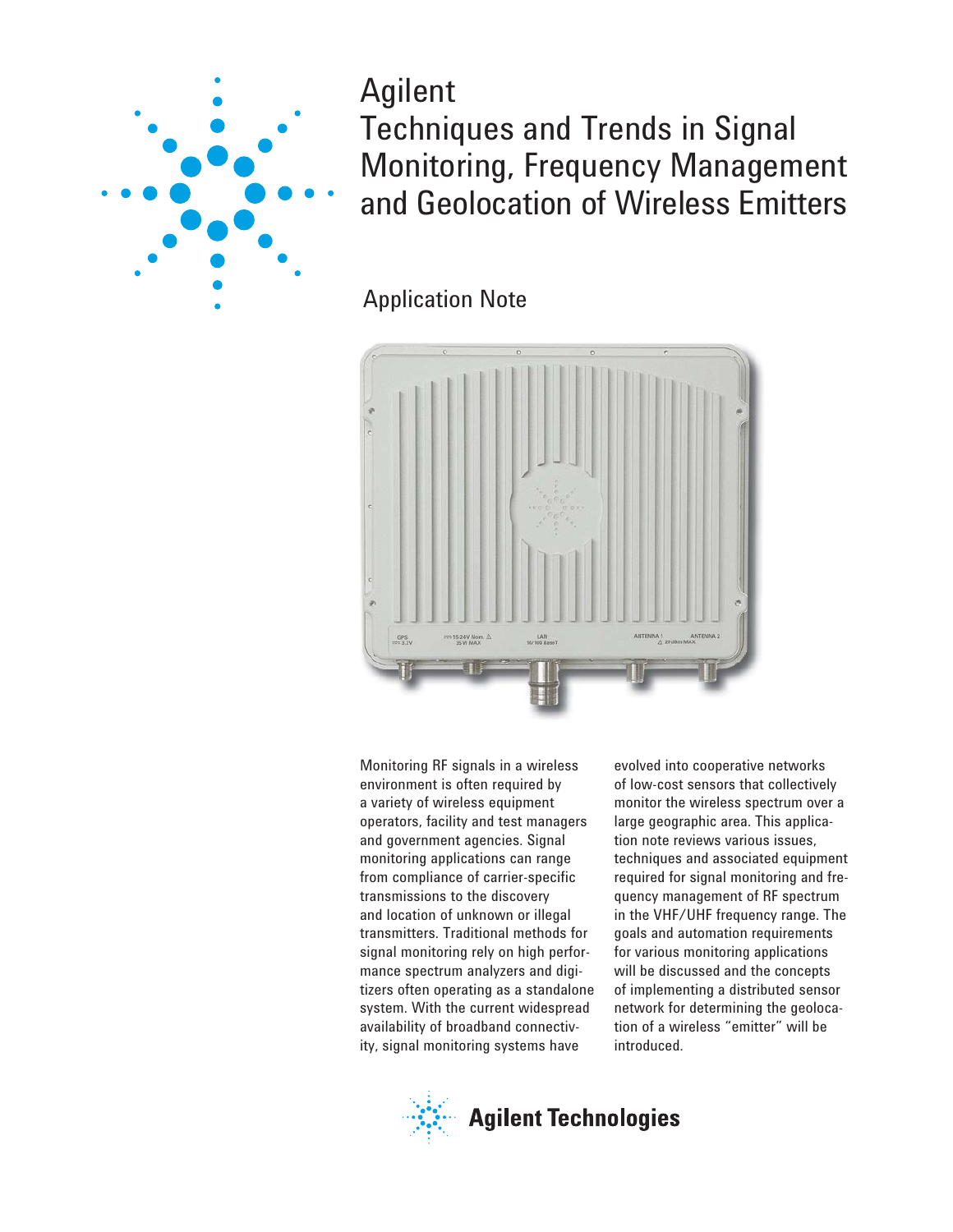Introduction Monitoring the frequency spectrum in a wireless environment for known and unknown RF signals is required by a variety of equipment operators and government agencies. Applications can range from carrier-specific measurements to wide bandwidth spectrum searching and data logging. In all cases, the spectrum or signal monitoring equipment requires several basic characteristics such as a broad range of frequency coverage, high-speed channel scanning, high frequency resolution and dynamic range, data storage and some level of system automation for determining a course of action when a signal of interest is detected. In some applications, spectrum monitoring is required to ensure compliance with local regulatory requirements while other applications require discovery of unknown transmitters or "emitters". The discovery process may involve uncovering the type of signal including duration of transmission, number of occurrences, carrier frequency, bandwidth, and modulation type and emitter geolocation. Figure 1 shows a typical monitoring system that may contain fixed, stationary and mobile receivers placed throughout a geographic area. Several receivers may be networked together to improve the performance and localization accuracy of the overall system.



*Figure 1. Signal monitoring and surveillance system*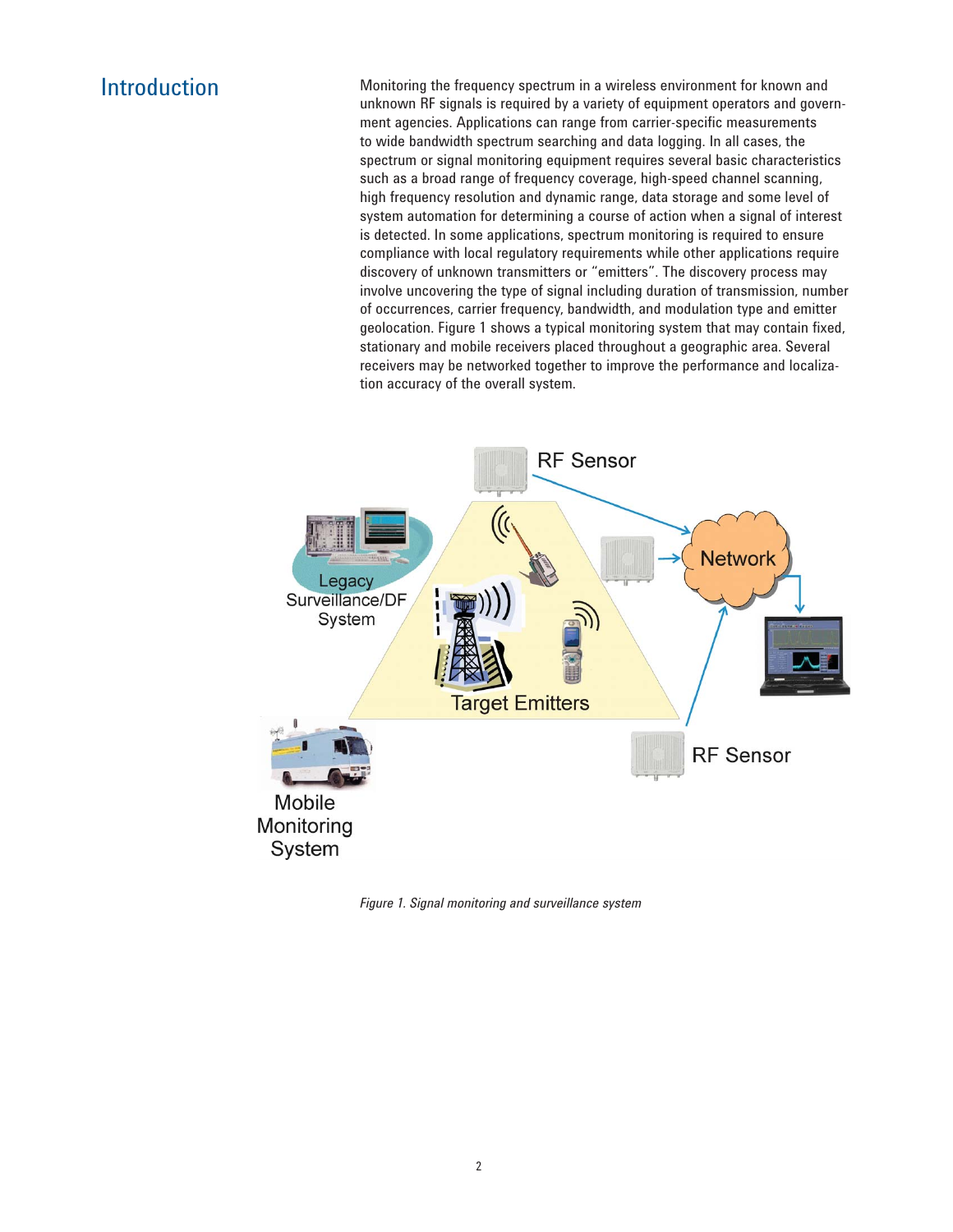| <b>Frequency Management</b>    | Signal monitoring systems configured for the frequency management of licensed<br>or unlicensed spectrum typically operate over a known set of RF carrier frequen-<br>cies and modulation characteristics. These systems are used to verify compli-<br>ance and coexistence with other wireless systems. Typical users interested in<br>frequency management include government agencies, wireless service providers<br>including cellular operators, broadcasters, first responders, transportation agen-<br>cies for navigation and communication, and military installations. In addition,<br>regulatory agencies that manage spectrum utilization, licensing and coordination<br>of spectrum allocation across national and international regions often establish<br>a network of monitoring stations that cover highly-populated areas. Agencies<br>such as the International Telecommunication Union (ITU) have designated the<br>ITU Radiotelecommunications (ITU-R) organization to manage the RF spectrum<br>and satellite transmission at a global level. National/provincial regulatory<br>agencies, such as the FCC, NTIA, OFCOM, SRRC, and ANFR, manage spectrum<br>utilization at the national level. These agencies need a good understanding of<br>spectrum utilization as license revenue may be lost and they need to uncover<br>and mitigate potential system-to-system interference.                                                                                                    |
|--------------------------------|------------------------------------------------------------------------------------------------------------------------------------------------------------------------------------------------------------------------------------------------------------------------------------------------------------------------------------------------------------------------------------------------------------------------------------------------------------------------------------------------------------------------------------------------------------------------------------------------------------------------------------------------------------------------------------------------------------------------------------------------------------------------------------------------------------------------------------------------------------------------------------------------------------------------------------------------------------------------------------------------------------------------------------------------------------------------------------------------------------------------------------------------------------------------------------------------------------------------------------------------------------------------------------------------------------------------------------------------------------------------------------------------------------------------------------------------------------------------------------------------------------|
| <b>Surveillance</b>            | Signal monitoring systems configured for the surveillance of unknown or<br>unfriendly transmissions require measurements of signals that occur sporadi-<br>cally over short periods of time and often require extraction of the intelligence<br>contained within the transmission. Surveillance of wireless signals is rapidly<br>expanding in the areas of law enforcement and correctional facility administra-<br>tion, boarder and coastal security and military intelligence. In many applications,<br>eavesdropping in the form of signal demodulation is required to extract vital<br>intelligence information for use by the military, national security agencies and<br>law enforcement. These types of systems monitor signals originating from both<br>indoor and outdoor locations. Direction Finding (DF) and geolocation are usually<br>associated with these types of systems as signal recovery and knowledge of<br>the emitter location is desirable. In the government and military areas, these<br>transmissions are often characterized in a category called Signals Intelligence<br>(SIGINT).                                                                                                                                                                                                                                                                                                                                                                                         |
| <b>Interference Management</b> | Signal monitoring systems configured for the interference management of<br>known and potentially harmful signals require specific measurements for a<br>variety of different applications. Some applications require signal monitoring<br>over a large geographic area while some may be limited to the confines of a<br>building or individual room. For example, in test ranges where complex systems,<br>such as aircraft, can be studied for EMI and EMC, signal monitoring equipment<br>may be used to understand potential interference emanating from the aircraft<br>as different subsystems are activated. In some applications, where wireless<br>signals are generally known to cause interference to sensitive equipment, such<br>as specialized instruments installed within a hospital or testing facility, signal<br>monitoring becomes very important to the proper operation of the equipment.<br>For example, healthcare administrators often impose restrictions on the use of<br>cellular handsets within their emergency and intensive care facilities. Studies<br>have shown that transmission from cellular devices in close proximity to sensi-<br>tive equipment can obstruct the proper operation of equipment such as an<br>electroencephalogram (EEG) monitor [1, 2]. As it is difficult to prevent mobile<br>handsets from being carried into these specialized facilities, it may be necessary<br>to monitor the RF cellular spectrum and trigger an alarm when an undesired |

signal transmission is discovered.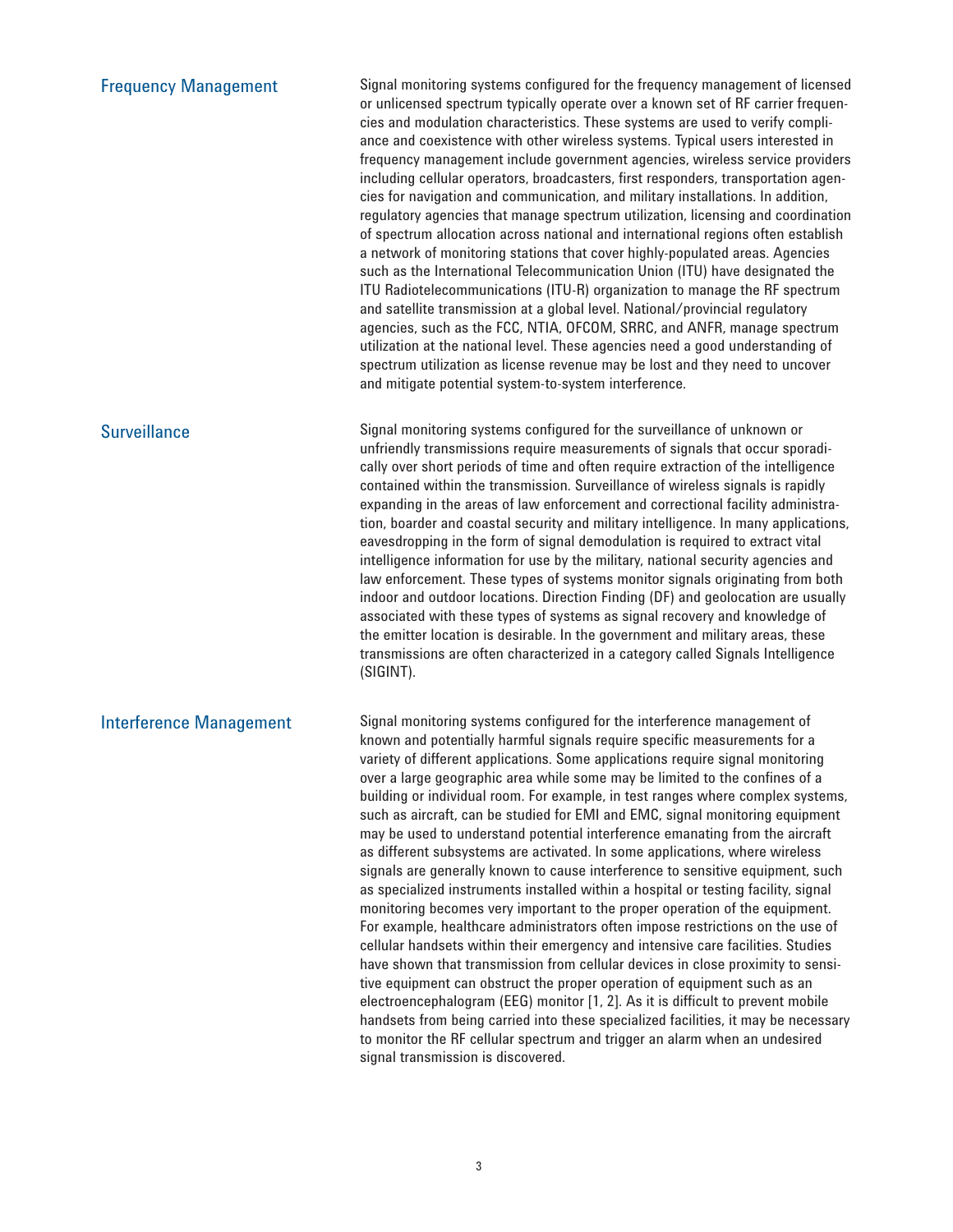## Emitter Geolocation

Identifying the location of a target emitter is highly desirable especially in surveillance and interference management applications. Direction Finding (DF) and geolocation methods are traditionally based on receivers attached to highly directional antennas. Received signal strength, triangulation and/or angle of arrival (AOA) techniques can be used to accurately locate a transmitter in two and possibly three dimensional space. Increased accuracy can be achieved by increasing the number of monitoring receivers and adding GPS-assisted sample timing and positioning of the receivers. Other geolocation techniques include time difference of arrival (TDOA) and correlation based methods that use digital processing of signals that are simultaneously captured by multiple receivers. The timing among the multiple receivers in these systems can be coordinated using GPS assistance or the IEEE 1588-based network timing protocol pioneered by Agilent and approved by the IEEE in 1992.

The challenge in any signal monitoring system is to quickly detect, identify and possibly locate a distant non-cooperative signal which may be intermittent, be of short duration, and/or have low received power. The trend in wireless communications is toward digital modulation schemes, higher carrier frequencies and wider signal bandwidths. The higher carrier frequency results in larger path loss between the target emitter and the monitoring system making it more difficult to recover the desired signal due to lower signal to noise ratio (SNR) at the receiver. In addition, wider signal bandwidths will result in lower power spectral density at the receiver again making it difficult to detect the desired signal. In many cases, signal monitoring systems based on a single measurement point within a wireless environment may be inadequate for these emerging technologies and proper signal recovery may require the coordinated effort of multiple receivers or sensors being repositioned closer to the target emitter.

The most basic configuration for a signal monitoring system includes a receiver, antenna, low noise amplifier, output display, and possibly, some level of software automation for signal searching and data storage. A traditional swept-tuned spectrum analyzer can provide a minimum set of requirements for the monitoring receiver. The spectrum analyzer is a very flexible platform with a broad frequency range, high dynamic range and graphical display with limit line capability for setting amplitude level detection thresholds. Typically a low noise amplifier (LNA) is placed between the antenna and analyzer to improve the sensitivity of the spectrum analyzer which increases the signal amplitude and lowers the noise figure of the measurement system. Most high performance spectrum analyzers, such as the Agilent PSA and MXA series analyzers, have options for an internal LNA. Many spectrum analyzers have built-in analog demodulation capability but often their use requires the re-tuning of the analyzer's center frequency and span to match the signal of interest. When changing the analyzer's frequency settings it is important that the instrument can rapidly tune the instrument's internal local oscillators (LO) otherwise the probability of intercepting an intermittent signal of short duration may be reduced. Other types of receivers designed specifically for signal monitoring applications may use fast tuning LOs and high-speed digitizers to rapidly measure the frequency content using FFT signal processing. For example, the Agilent E3238S is configured with up to six dedicated FFT processors operating in parallel to achieve exceptionally fast spectral survey rates. When selecting the receiver architecture for surveillance and signal monitoring it is often necessary to examine the features and the performance of the measurement system for the proposed application. Table 1 shows many of the important characteristics required for a basic monitoring receiver.

Equipment and methods for signal monitoring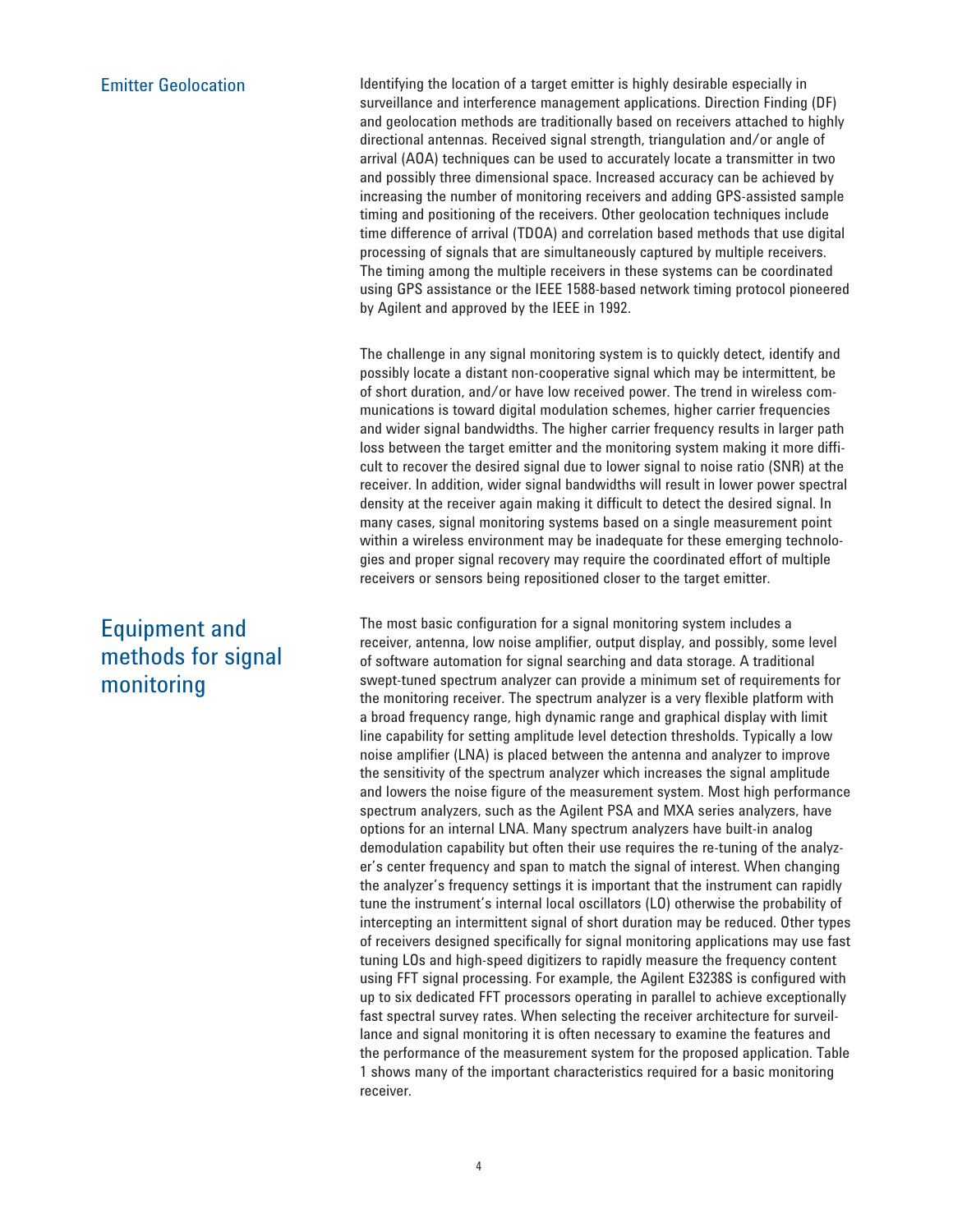*Table 1. Desired characteristic for a basic signal monitoring receiver*

| <b>Characteristic</b>            | <b>Function</b>                                                                                                            |
|----------------------------------|----------------------------------------------------------------------------------------------------------------------------|
| Broad frequency range            | Start and stop RF frequency range                                                                                          |
| Fast survey rates                | Fast tuning local oscillators and FFT processing for narrow RBWs                                                           |
| High sensitivity                 | LNA and narrow RBW settings                                                                                                |
| Good selectivity                 | <b>RBW</b> shape                                                                                                           |
| IF output and/or video output    | Downconverted and/or detected analog output with wide instantaneous bandwidth.<br>Useful for handoff receiver applications |
| Graphical display                | Visual aid in signal identification. Limit line capability.                                                                |
| Local or remote computer control | Programmable control. Connectivity through LAN, USB, IEEE-488                                                              |

There are numerous receiver architectures that can be used to achieve the characteristics described in table 1. For example, figure 2 shows the block diagram of a super-heterodyne architecture found in many traditional spectrum analyzers. The input RF signal is filtered and downconverted to an intermediate frequency (IF) using a mixer and local oscillator (LO). A broad range of RF frequencies can be measured by sweeping the LO and measuring the signal amplitude after the IF filter (also known as the RBW filter) in a spectrum analyzer. In signal monitoring applications, it is desired to quickly sweep the receiver's LO in order to capture intermittent signals and increase the probability of intercept (POI). When resolution and sensitivity requires the use of a narrow RBW, the sweep time proportionally increases resulting in a potentially reduced POI. To overcome this sweep time limitation, many receiver architectures use a digital IF and perform IF filtering in the digital domain. Digital filtering can offer a large improvement in sweep time when compared to their analog counterparts. Digital signal processing (DSP) at the IF also provides a convenient path to flexible demodulation capabilities should the measured signals require additional analysis and identification. Figure 2 also shows a separate IF path through an analog-to-digital (ADC) converter where the signal amplitude is detected and processed using DSP techniques.



*Figure 2. Block diagram of a super-heterodyne receiver*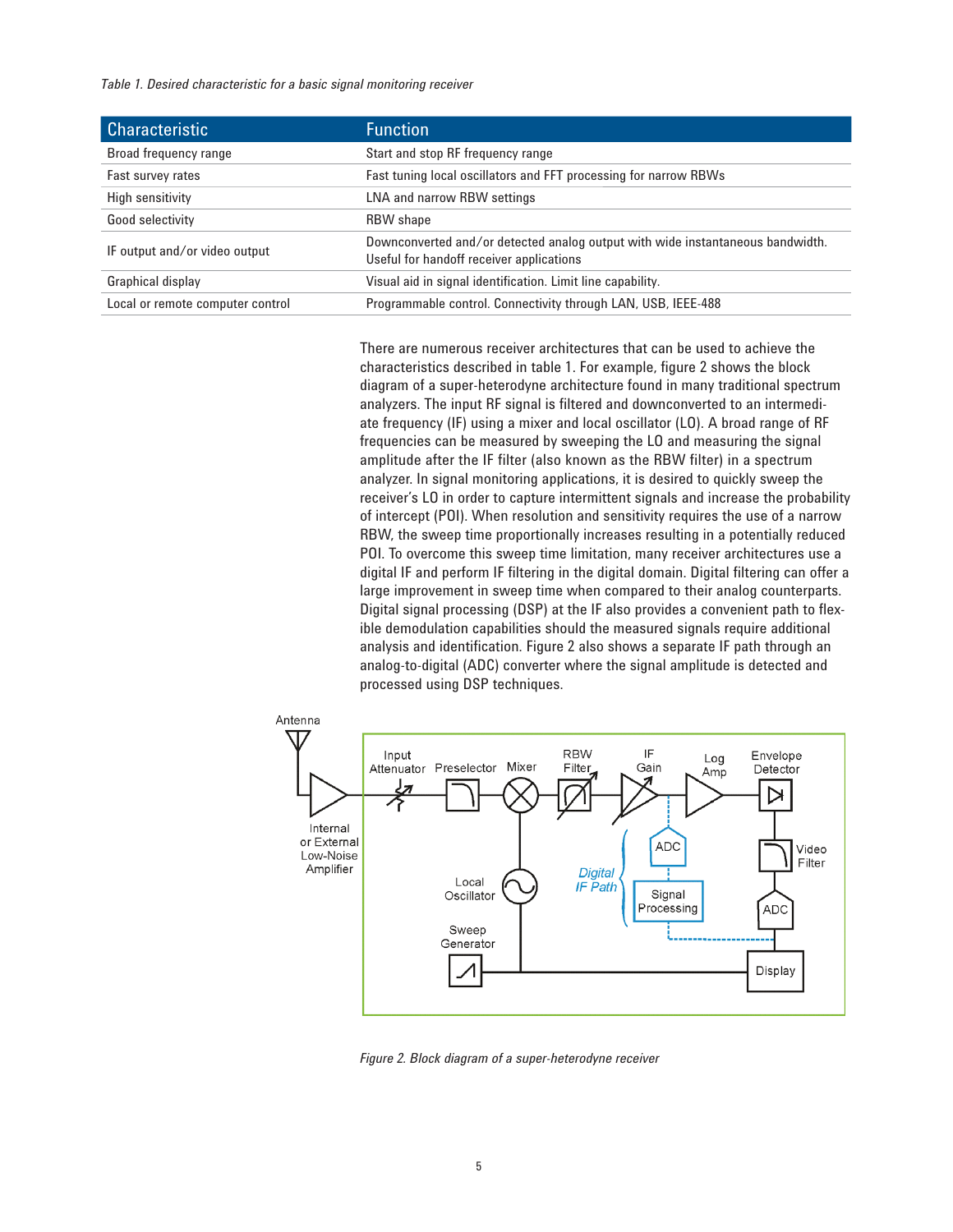*Equipment and methods for signal monitoring (continued)*

In systems requiring demodulation of the measured signals, the instantaneous bandwidth of the IF must be wider than the modulation bandwidth of the signal otherwise a portion of the occupied spectrum will be attenuated. In traditional AM and FM analog communication systems, the signal's instantaneous bandwidth were typically much less than 200 kHz. In this case, an IF filter approximately matched to the channel spacing of the analog modulated system, such as 30 kHz, would properly pass the desired signal and provide good receiver sensitivity due to the relatively narrow IF bandwidth. With the desire for higher data rates and the introduction of digital modulation schemes, the signal's instantaneous bandwidth increases to 5-20MHz for many emerging wireless systems such as WiMAX™<sup>1</sup> and 3GPP LTE. As the instantaneous bandwidth increases, the receiver's IF filter bandwidth also needs to increase if the signal is to be properly demodulated and identified. Unfortunately, the wider IF bandwidth results in a proportionally reduced SNR into the demodulator. To overcome the SNR limitations, the monitoring system can be modified to increase the signal level into the receiver by increasing the preamplifier gain, increasing the antenna gain or positioning the monitoring system in closer proximity to the emitter. In practice, these techniques have limitations of their own. For example, increasing the preamplifier gain may introduce undesired intermodulation distortion (IMD) products when the receiver is operated in the presence of other signals with higher amplitudes. Antenna gain can be increased resulting in a highly directional antenna with an increase in the antenna's physical size and a potential reduction in operating bandwidth. Physically positioning the monitoring system closer to the emitter may not be practical for a number of reasons including conditions when the emitter's location is unknown over a large geographic area. Consequently increasing the number of receivers in the surrounding environment will tend to increase the total system cost unless a set of low-cost sensors can be placed at a higher density to alleviate many of the SNR issues when monitoring wideband, high-carrier frequency signals.

A traditional rack-mounted surveillance system, configured around a conventional spectrum analyzer or VXI-based receiver, is typically installed in a weatherproof shelter or building and interconnected to rooftop antennas through low-loss coaxial cables. These typically standalone systems may also contain several handoff receivers for demodulation and data storage of specific signals of interest. The handoff receiver takes the downconverted analog IF, and working in parallel with the primary receiver, demodulates the AM or FM signal of interest while not interrupting the search function of the primary receiver. For signal monitoring over a large frequency range, various antenna types may be required to cover the complete range of interest. In this case, an RF multiplexer is connected to the receiver and switched between one of several antennas externally mounted to the facility or vehicle.

In contrast to the traditional approach, a lower-cost network-ready receiver, also referred to as an "RF sensor", can be used as a downconverter and signal acquisition system capable of transferring sampled IQ data over a wired network to a remote system controller for signal processing, data archiving and demodulation. A typical low-cost RF sensor, such as the Agilent N6841A, is a small self-contained weatherproof receiver that can be easily pole-mounted, rack-mounted, vehicle-mounted or configured into a man-portable system. To increase receiver flexibility, the RF sensor is typically configured with "software defined" functionality and a wideband digital IF architecture. Figure 3 shows a simplified block diagram of the Agilent N6841A RF sensor. The sensor has two antenna inputs for local connection to broadband and/or diversity antennas. The system also includes a set of banded pre-selection filters.

*<sup>1. (&</sup>quot;WiMAX," "Fixed WiMAX," "Mobile WiMAX," "WiMAX Forum," the WiMAX Forum logo, "WiMAX Forum Certified," and the WiMAX Forum Certified logo are trademarks of the WiMAX Forum. All other trademarks are the properties of their respective owners)*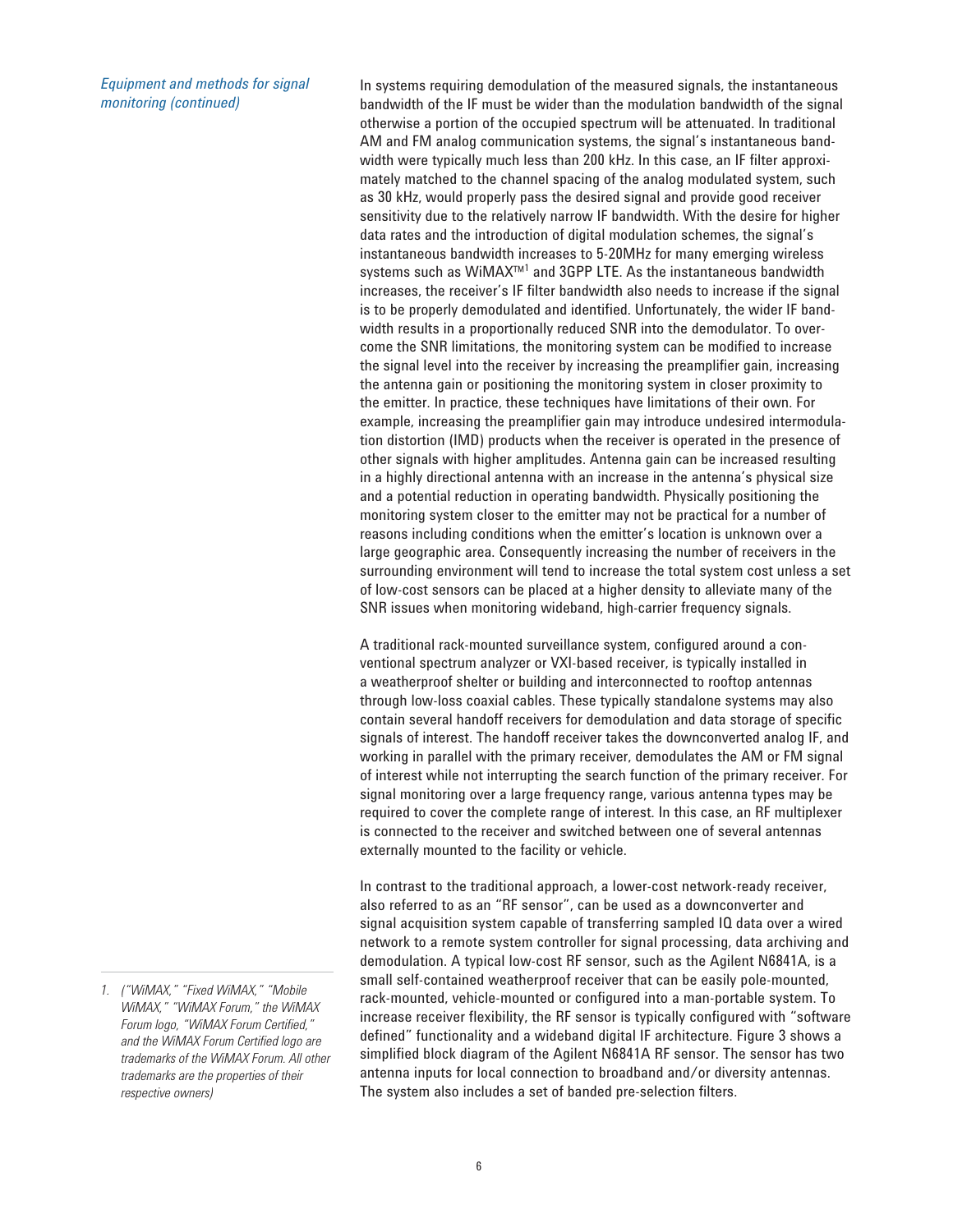*Equipment and methods for signal monitoring (continued)*

These selectable filters are useful when searching for small signals in the presence of high power transmissions and designed to reduce sensor cost and improve reliability. Downconversion to IF is performed using tuner architecture similar to a traditional spectrum analyzer. The digitized IF implements a digital downconverter (DDC) for processing the sampled IF down to baseband. The completely digital IF of the N6841A has a variable bandwidth up to 20MHz to accommodate a variety of wireless technologies and modulation types. Embedded software controls the receiver's triggering, FFT operations and memory capture. Sampled time-stamped data is transferred over the network to a remote server where signal identification and data logging is performed. The receiver's internal clocks can be controlled by the IEEE 1588 network timing or optional GPS. The general concept for implementing a distributed signal monitoring system is to deploy a higher density of low-cost RF sensors placed physically closer to the intended emitters and to have all the advanced signal processing functions operate on the sampled data at a common, centrally located server.



*Figure 3. The N6841A RF Sensor block diagram combines a VHF/UHF Receiver with software-defined signal processing*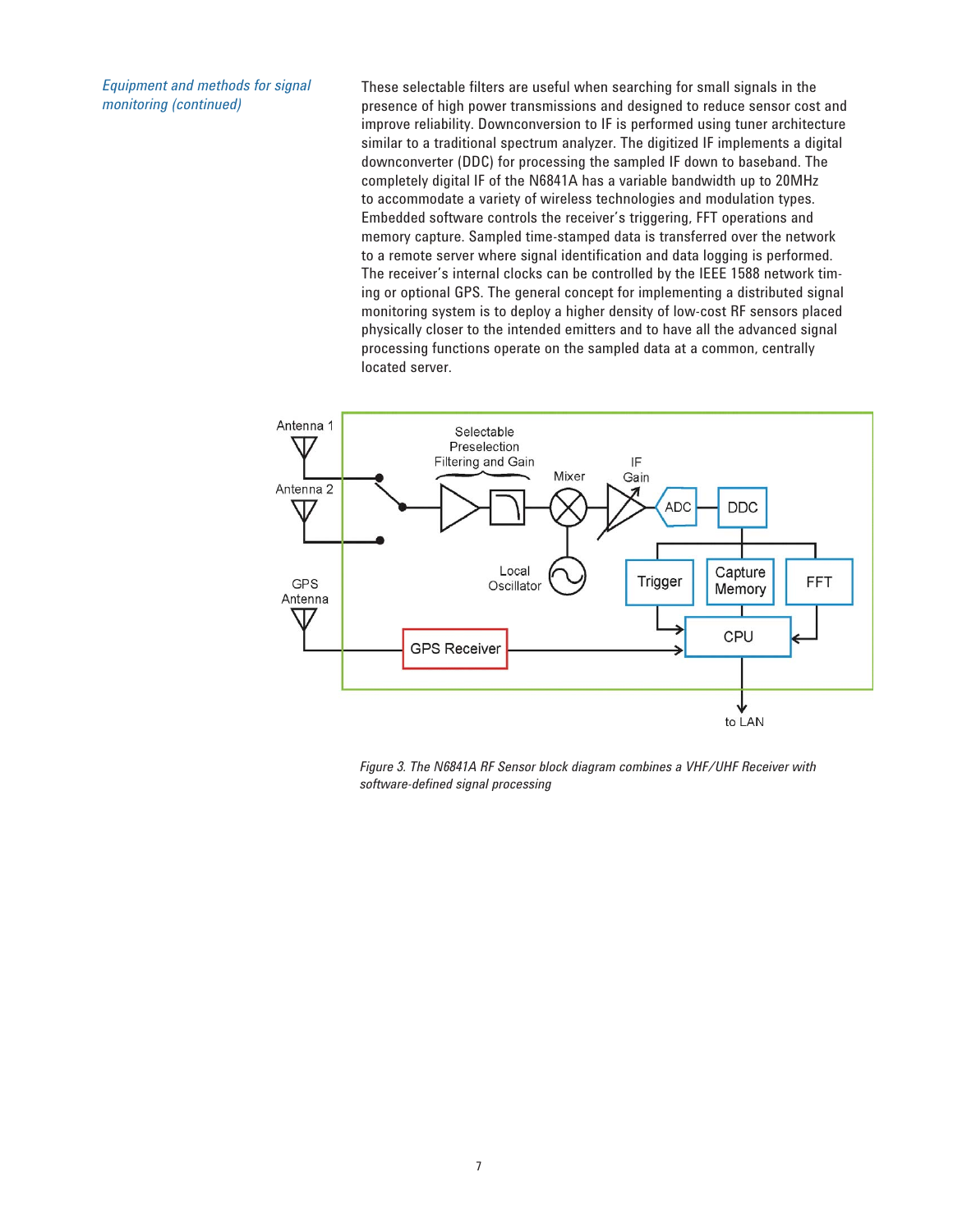# Receiver Location and Proximity Gain

The location of the signal monitoring equipment and the associated antenna(s) will have a great effect on the overall system performance. Attenuation of the propagating signal, also referred as path loss, and nearby interference can impact the receiver's ability to detect the energy from a target emitter. Path loss is a function of the RF carrier frequency and the relative distance between the emitter and the receiver. At higher carrier frequencies, the path loss increases and it may be necessary to locate the receiver in close proximity to the emitter. Interference from the surrounding environment may also influence the receiver's performance. For example, when a receiver is placed in close proximity to a television broadcast station, cellular base station and/or radar system, significant interference can be induced from spurious emissions, harmonics and intermodulation distortion [3]. These effects may also include receiver front-end overload produced from these nearby high power transmitters. It is important to initially monitor the spectrum around the proposed vicinity of the receiver to quantify the influence that these interferers and high power systems may have on receiver performance.

The receive antennas in a signal monitoring system are typically placed high on towers, buildings or hills to reduce the multipath effects introduced by the surrounding environment [4]. Ideally, antennas should be separated from surrounding metallic objects by a distance of several wavelengths otherwise the expected antenna pattern may become distorted [3]. Even the metallic mast that the antenna is attached can greatly influence the gain pattern [5]. Also other antennas in the nearby vicinity can alter the antenna pattern and reduce system performance in unexpected ways. Proper placement of the antenna is crucial to the overall performance of the monitoring system especially in applications where a limited number of high performance receivers are located over a wide geographic area. On the other hand, systems based on low-cost RF sensors allow relaxed antenna requirements resulting from the proximity gains achieved using a higher density of receivers. Figure 4 shows a roof-mounted RF sensor connected to a broadband antenna with a second antenna placed on a separate mast. The sensor is placed relatively close to the antennas to reduce cable loss that could degrade the noise figure of the system.



*Figure 4. RF sensor and antennas configured on a rooftop installation*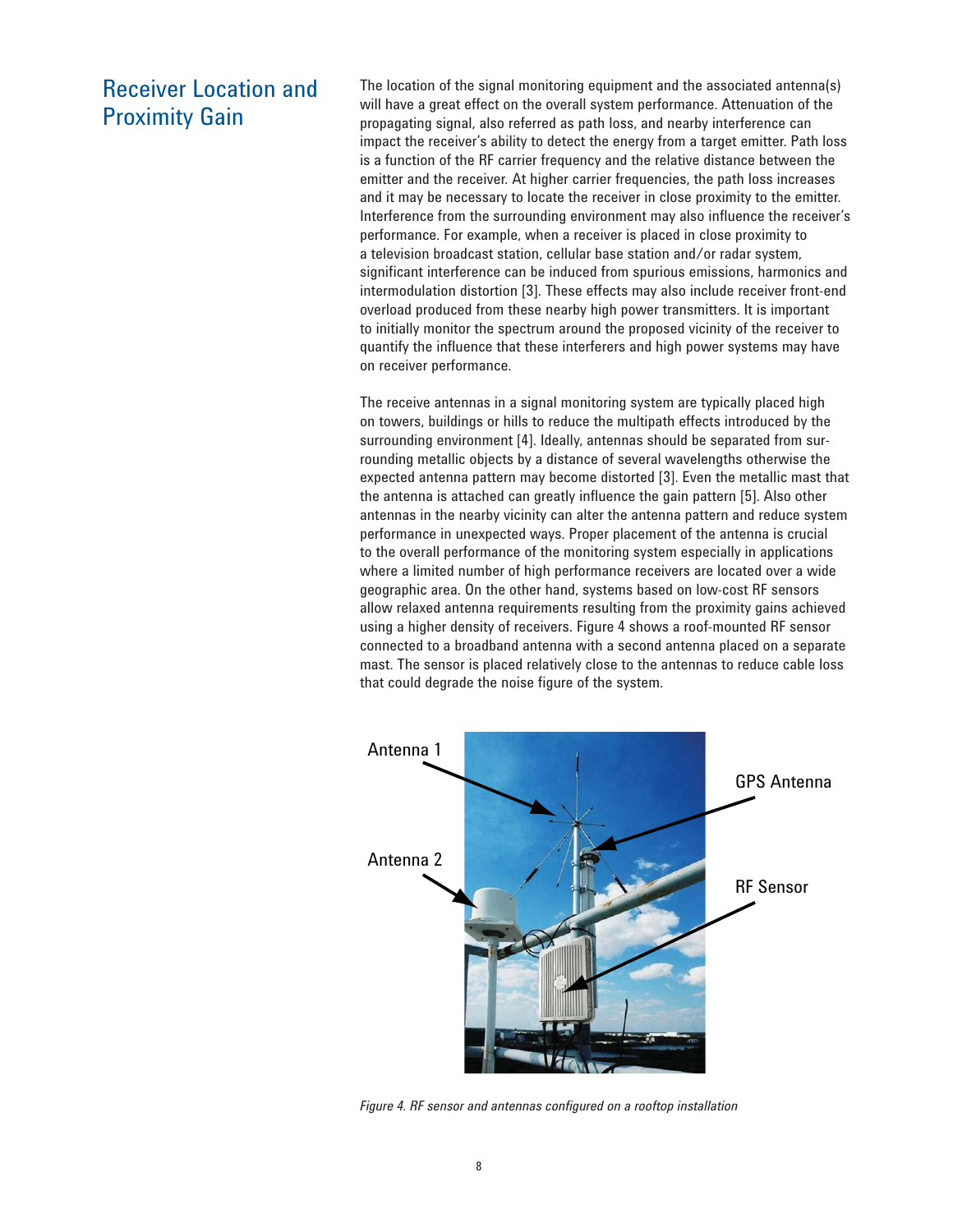*Receiver Location and Proximity Gain (continued)*

When the emitter location is unknown, it is desirable to use antennas with omni-directional patterns for terrestrial applications. Unfortunately omni-directional antennas have low gain, approximately 0dBi, and do not help to improve the receiver's SNR. Increasing antenna gain may improve the SNR but the resulting antenna pattern will favor signal reception into a particular direction. Unless a highly directional (high gain) antenna is physically or electronically scanned into the direction of the emitter, it is possible that an unknown emitter may be missed due to low receive SNR.

Higher RF carrier frequencies often used in modern wireless communications such as cellular and WLAN, result in an increase in the free space loss when compared to similar systems operating at lower VHF/UHF frequencies. At these higher carrier frequencies, it may be necessary to locate the monitoring antenna/receiver closer to the emitter in order to maintain a reasonable level of SNR. The signal improvement achieved when reducing the separation between the emitter and the receiver is referred to as "proximity gain". For example, assume that two communication systems are operating over the same distance between the emitter antenna and the signal monitoring antenna. One system is operating with a RF carrier frequency of 100MHz with a 20 kHz modulation bandwidth. The second system is operating at 2.4 GHz with a 20 MHz modulation bandwidth. What is the measured SNR for each system assuming identical transmit power, antenna gains, cable loss and receiver noise figure? What are the main contributors to the SNR difference? In order to answer these questions and to estimate the performance of each system, the SNR is calculated using the following equation (1).

$$
SNR = [P_{T} + G_{T} - P_{L} + G_{R} - C_{L}] - [-174 + NF + 10\log_{10}(BW)]
$$
 (1)

where

| $SNR = Signal$ to Noise at Receiver |                                                                                                          | $GR =$ Receiver Antenna Gain (dB)   |
|-------------------------------------|----------------------------------------------------------------------------------------------------------|-------------------------------------|
|                                     |                                                                                                          | $CL =$ Cable Losses between antenna |
|                                     |                                                                                                          | and receiver (dB)                   |
|                                     |                                                                                                          | $NF =$ Receiver Noise Figure (dB)   |
|                                     |                                                                                                          | $BW =$ Receiver Bandwidth (Hz)      |
|                                     | (dBm)<br>$PT =$ Transmitter Power (dBm)<br>$GT =$ Transmitter Antenna Gain (dB)<br>$PL =$ Path Loss (dB) |                                     |

The path loss, PL, is a function of the RF carrier frequency and the distance between the emitter and receiver antennas. The path loss increases at higher frequencies and larger distances. The path loss is calculated (in dB) using the following equation (2) [6].

$$
PL = K + 20\log_{10}(f) + 20\log_{10}(R)
$$
 (2)

where

*f* = frequency (MHz)

 $R =$  distance (km)

 $K = 32.45$  (for R in km)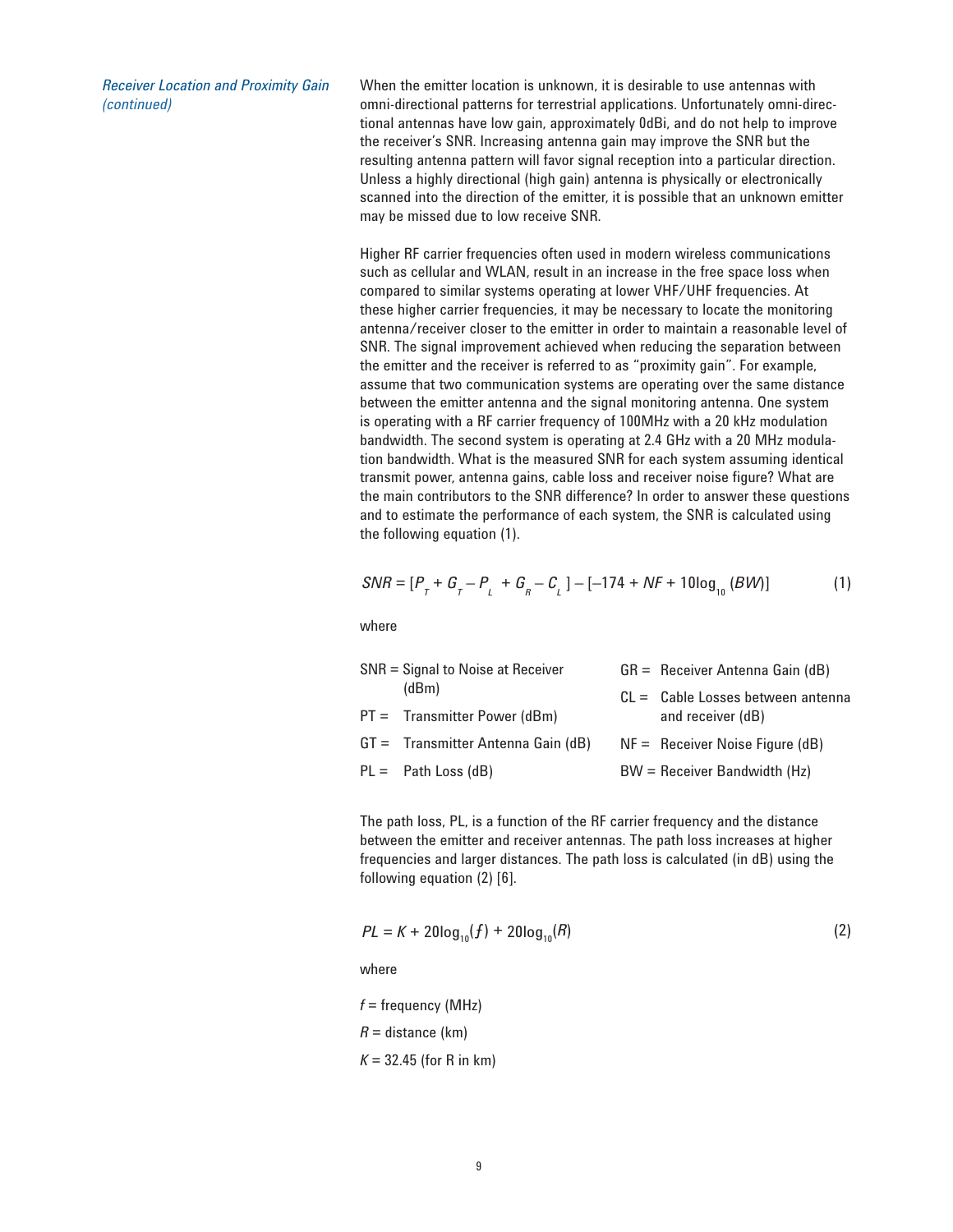*Receiver Location and Proximity Gain (continued)*

As an example, assume that an emitter is transmitting a signal with +20dBm (100 mW) from a distance of 5 km to the monitoring system. Using antenna gains of 0dBi, cable losses of 0dB and receiver noise figure of 14dB, the signal transmission at 100MHz with a 20 kHz BW has a calculated SNR of approximately +51dB. For the signal operating at 2.4GHz with a 20MHz bandwidth, the calculated SNR is -7dB. Under these conditions, it would be easy to measure the 100MHz signal but very difficult to measure the signal operating at 2.4 GHz. Table 2 summarizes the path loss and SNR performance for these two systems. The difference in SNR between these two systems is directly related to the carrier frequency and modulation BW. For this example, the relative SNR for the 2.4GHz system is reduced by 28dB due to the increased path loss resulting from the higher carrier frequency and reduced by 30dB due to the increase in the noise power resulting from the wider modulation bandwidth. As it may be difficult in practice to greatly improve the receiver's noise figure and/or increase the receiver's antenna gain, SNR improvement for systems operating at high carrier frequencies would require a smaller separation between the emitter and receiver. The proximity gain would overcome the excessive path loss introduced by RF signal transmission at higher carrier frequencies. Continuing with the above example, if the minimum required SNR is 10dB, the proximity gain needs to increase the SNR from the original -7 dB to the required +10 dB or a total gain of 17 dB. In this case, the distance between the emitter and receiver for the 2.4GHz system would need to be reduced from original 5 km to less than 0.7 km. It is important to note that in order to keep the same monitoring coverage over the same geographic area it will be necessary to increase the density of receivers when operating at higher RF carrier frequencies.

*Table 2. Calculated link budget for two types of wireless systems*

#### **Basic Parameters**

| $P_T = +20dBm$     |  |
|--------------------|--|
| $GT = 0 dB$        |  |
| $G_{\rm R} = 0$ dB |  |
| $C_i = 0$ dB       |  |
| $Nr = 14 dB$       |  |
| R=5km              |  |

|                           | System 1            | System 1                       |
|---------------------------|---------------------|--------------------------------|
| Freq (MHz)<br>BW (MHz)    | 100 MHz<br>$20$ kHz | 2400 MHz<br>20 MH <sub>z</sub> |
| Calculated Path Loss (dB) | 86                  | 114                            |
| Calculated SNR (dB)       | 51                  | - 1                            |

The path loss calculations shown above were made for an ideal line of sight (LOS) condition without the ill effects of multipath fading and/or shadowing. Multipath can create additional signal loss at the receiver and is often stated in terms of fading depth. There have been numerous studies for estimating and modeling multipath fading in various terrains but in general, systems operating in the VHF/UHF frequency range have been shown to experience fading depths of 5 to 40 dB when operating in urban and rural areas [7, 8, 9]. The additional amplitude loss at the receiver must be considered when estimating the overall link budget and placement of the signal monitoring equipment especially in narrow bandwidth systems.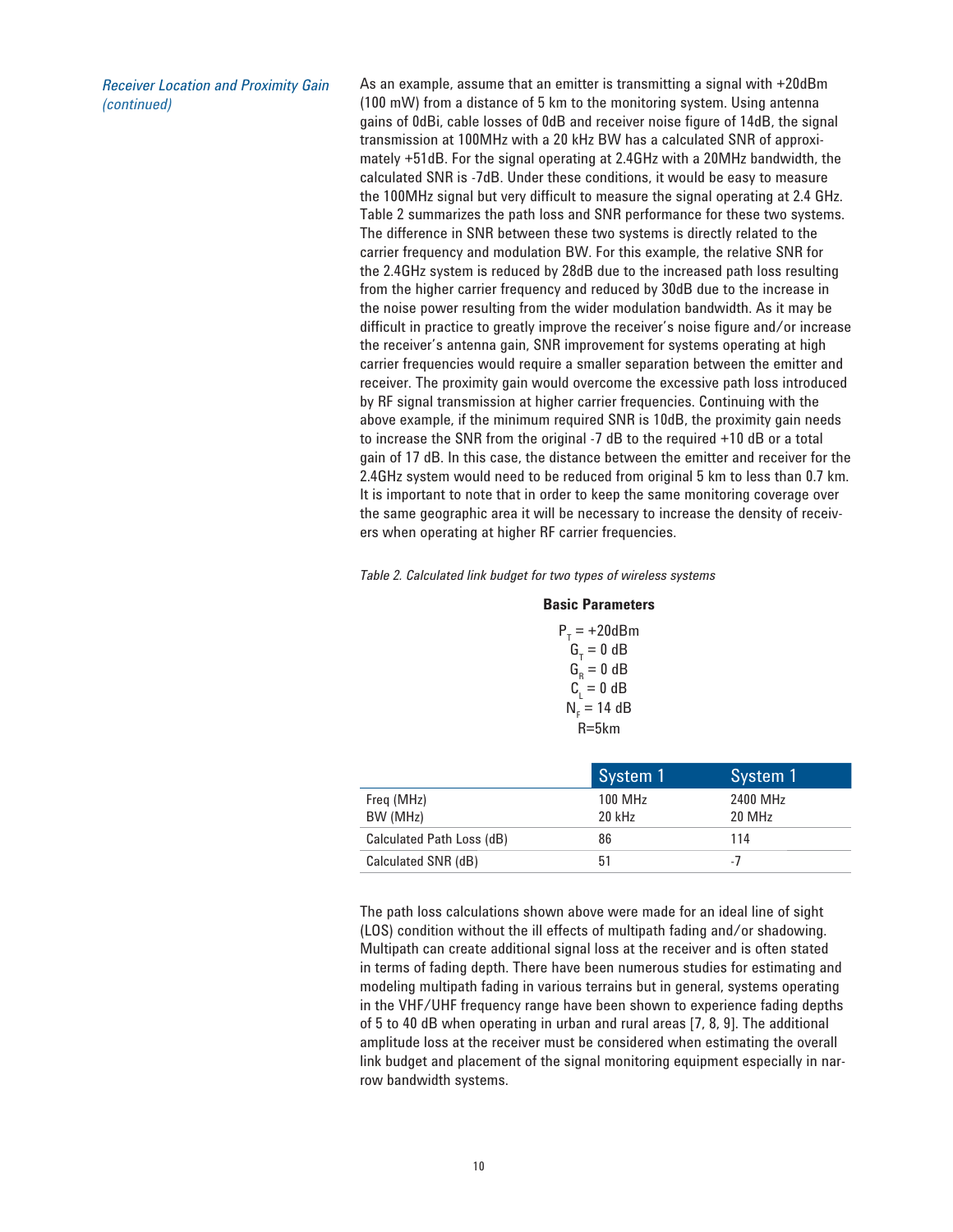*Receiver Location and Proximity Gain (continued)*

# Goals and methods for signal identification

Increasing proximity gain is only one of several techniques to combat the detrimental effects of multipath. Another relatively simple technique using a second antenna can potentially improve the fading characteristic through the application of spatial or polarization diversity. It is know that two antennas either separated by a distance of greater than  $\frac{1}{4}$  wavelength or positioned in a cross-polarized orientation will have uncorrelated multipath characteristics. It becomes possible that when one antenna experiences a deep multipath fade, the second antenna could be receiving a signal with a reasonable power level. The monitoring system would scan between the two antennas looking for the largest signals for analysis. Most signal monitoring systems are equipped with RF multiplexing circuits to add additional antennas as required by the operating environment. For example, the Agilent N6841A has three antenna ports, two for antenna multiplexing and one for the optional GPS subsystem. The two antenna multiplexing ports can be used for spatial and/or polarization diversity to combat multipath fading or configured to extend the measured frequency range when narrow-bandwidth antennas are used. Understanding the effects of multipath on system performance has created a need for advanced measurement tools specifically designed for simulating multipath conditions on the bench. For those interested in additional details on the characteristics of multipath, multiple antenna systems and techniques for simulating multipath channels, Agilent has published a detailed application note on the subject which includes numerous measurement examples using the Agilent PXB N5106A MIMO channel simulator [10].

As previously mentioned, the challenge for any signal monitoring system is to have the performance and speed to quickly detect, identify and potentially locate the transmissions of wireless signals which may be intermittent, be of short duration, or be wideband with low SNR. The signals of interest may include transmission from multimedia broadcast systems, wide area network (WAN) communications including cellular handset and basestation transmissions, wireless local area network (WLAN) communications, point to point microwave links including satellite uplinks and downlinks, and radio frequency identification (RFID) reader/tag communications including active and passive tag technologies. At any one time, a measurement over a wide frequency range will contain many of these signal types and it is the function of the signal monitoring system to sift through the numerous signals to identify and analyze only those signals of interest.

Efficiently sorting through the spectrum data may not be an easy task for a human operator using a standalone spectrum analyzer. Automating the process of signal searching and identification is better handled with software tools such as the Agilent N6820E Signal Surveyor analysis tool. When the signal survey tool is configured with a high performance receiver, such as the E3238S VXI-based receiver or the N6841A RF sensor, the process for automatic signal detection can be accomplished through the use of thresholds, and software alarms that can be set to trigger a system response when the measured signal power exceeds a pre-determined amplitude. A typical configuration of a RF sensor connected over a network to the signal survey software is shown in figure 5. The RF sensor can continuously stream data when the IF bandwidth is configured for 200 kHz or less. Due to latencies in the 10/100 TCP/IP network protocol, signals with wider IF bandwidths, up to 20MHz, requires data to be transferred in time-coded blocks. The survey software processes the sampled data for signals of interest. The software may also be configured to automatically identify modulation type (option MR1) or configured to store the time series or frequency data. Archived data can later be post-processed using a variety of commercial and custom software tools.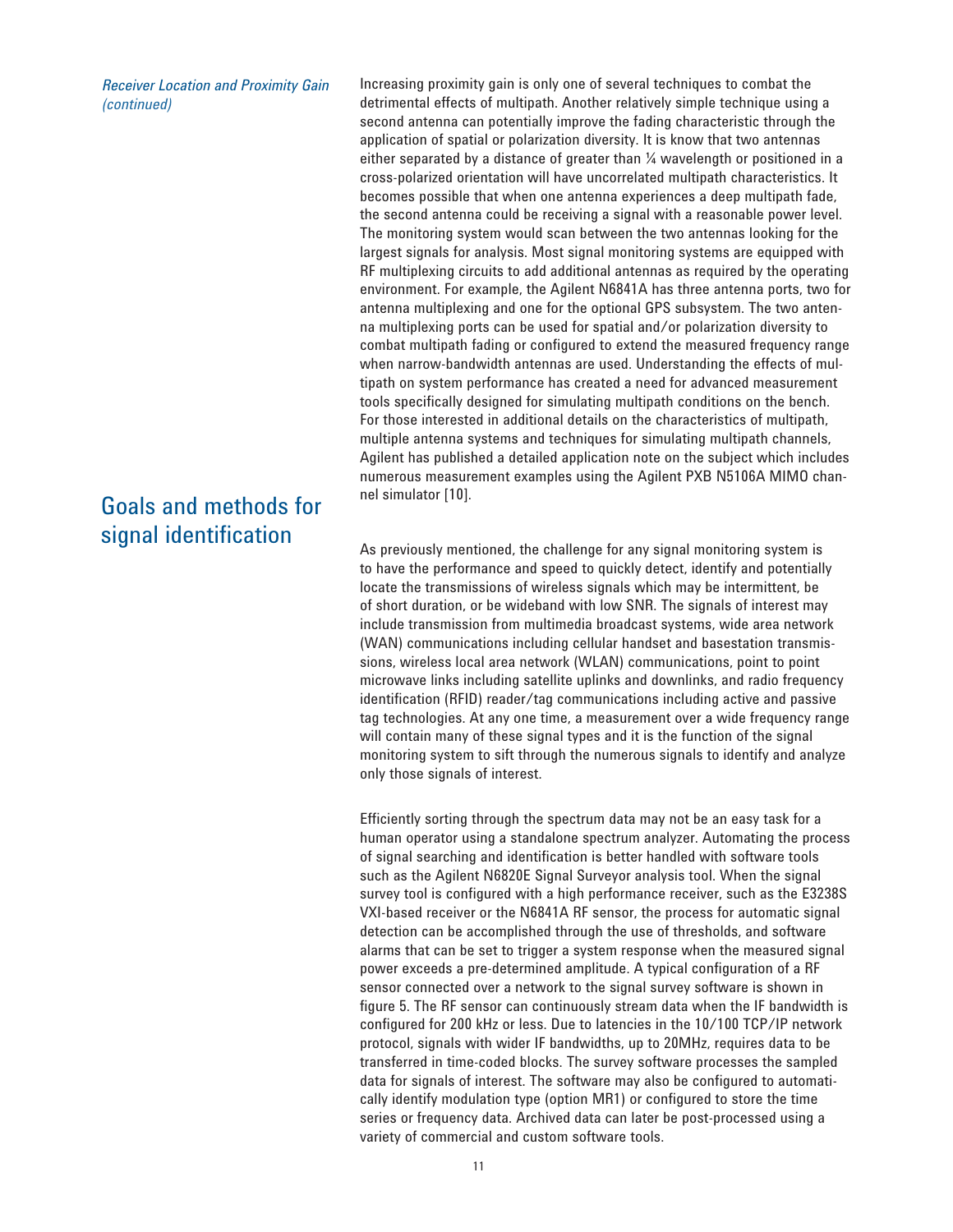*Goals and methods for signal identification (contnued)*

As shown in figure 5, the Agilent 89601A software can be used to demodulate the captured analog or digitally modulated waveforms, or the Agilent N6829A software player can be used for listening to the recovered audio.



*Figure 5. Signal monitoring automation software collecting time series data from receiver and data storage for post-processing*

Limit lines and other software alarms is an important feature for any signal monitoring system. These alarms can be configured to automate the discovery process for unknown emitters as well as confirm spectrum compliance for known transmissions. Threshold levels can be determined using either measurement from the baseline RF environment, automatically configured by the system, or defined by the user. For example, figure 6 shows three types of threshold techniques available using the N6820E signal survey software. The upper plot shows the "level threshold" that has a similar function to a limit line in a spectrum analyzer. The level threshold works well when the noise floor is flat and unchanging, as it often is in VHF/UHF and microwave spectrums. The center plot displays the "auto threshold" technique that shapes itself to the noise floor. This is especially important when the noise floor is not flat, such as in the HF range, and/or changes with the time of day and year. The lower plot shows the "environmental threshold" that uses a snapshot of the current spectrum, including any existing signals, and then uses this shape as the threshold for subsequent measurements.

Another option for automatically identifying signals of interest is with the use of "universal signal detection" software. This type of specialized software, such as the Agilent N6820E option USD, automatically identifies signals by operating on the characteristics of RF transmissions. The universal signal detectors include bandwidth and shape filters, frequency plans, wideband detectors, and narrowband confirmers. The combination of wideband and narrowband technologies efficiently sifts through the crowded spectrum and significantly increases the probability of intercept. The wideband search processes all signals in the RF environment and uses signal detection tools to filter out all but the signals of interest. Once the signals of interest are identified, only that data is collected and recorded for additional analysis. As new signals are detected, an energy history log can be updated.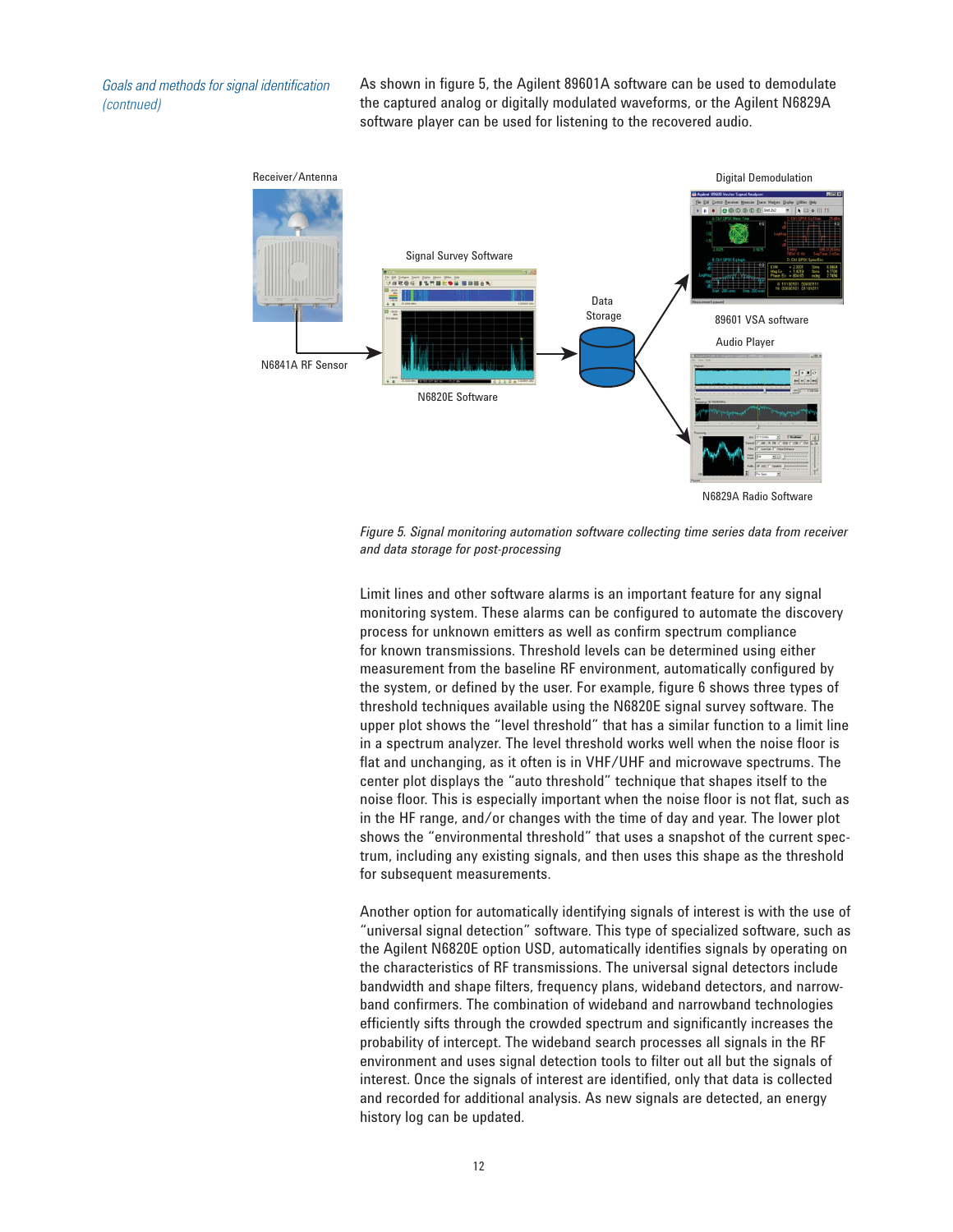*Goals and methods for signal identification (contnued)*

The energy history log automatically stores the parameters of all energy above the threshold on every sweep. The following list shows typical parameters that would be stored to the energy history log file. These parameters can also be used as alarm conditions for triggering a system response.

- Frequency
- Bandwidth
- Percent Occupancy
- Date and Time of first intercept
- Date and Time of last intercept
- Amplitude Statistics
- Duration











*Figure 6. Energy detection threshold techniques*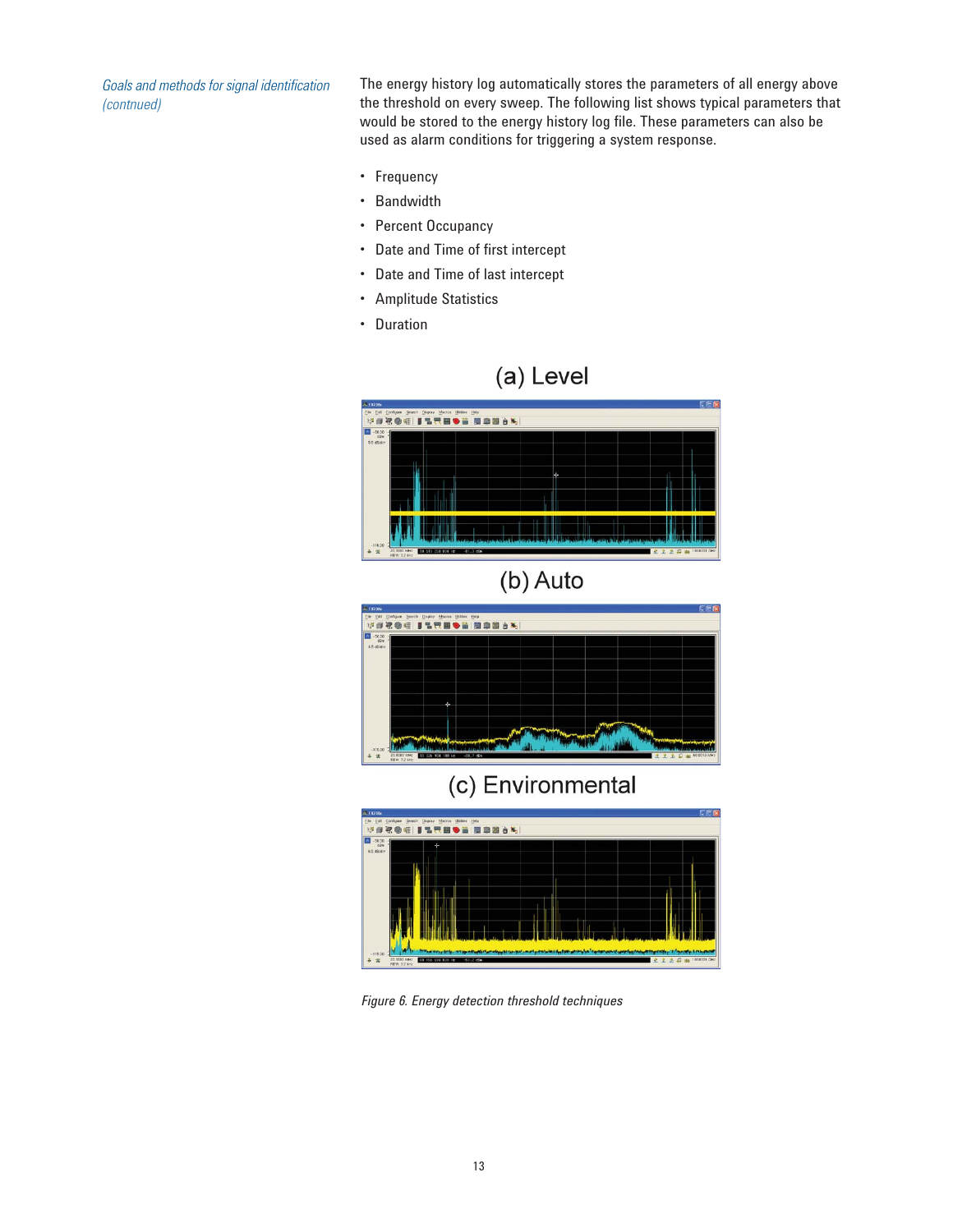# Sensor networks and geolocation

The trend for modern communication systems toward higher carrier frequencies and wider bandwidths will result in higher path loss and receiver noise. As previously shown, the detection probability of known and unknown signals is directly related to the emitter's RF carrier frequency and the modulation bandwidth. There is also a trend in the wireless industry, especially in emerging cellular systems such as 3G and 4G, toward implementing a higher density of basestations. Numerous industry and academic studies are examining picocell and femtocell topologies for higher frequency reuse and lower transmit power levels [11, 12]. The combination of higher path loss and lower transmit power levels will reduce the probability of detecting signals operating with wider instantaneous bandwidths. To overcome these difficulties, a signal monitoring system can improve system performance by increasing the proximity gain of the receiver, or in other words, place the monitoring system physically closer to the emitter. Increased proximity gain does not come without a cost. If the distance between the emitter and receiver is required to be halved for adequate SNR then the equivalent coverage area drops to  $\frac{1}{4}$  of the original. In order to maintain adequate probability of detection levels, mobile and/or portable receivers can be moved into the geographic areas where emitters are expected to be operating. Alternatively, a higher density of monitoring receivers, including fixed low-cost RF sensors, can be placed throughout the environment and networked together for an improvement in overall system performance. This network of sensors can also be used to estimate the location of an emitter in a process also referred to as geolocation.

Sensor networks have been studied and implemented in recent years for a variety of applications including environmental sensing, asset tracking and manufacturing process flow but the concept of extending this technology to signal monitoring and frequency management is relatively new to this industry. An RF sensor network for signal monitoring will implement either non-coherent or coherent detection of measurements from distributed receivers connected over a wired backhaul network. Receivers in a sensor network using non-coherent detection will provide faster detection speed due to reduced signal processing requirements and backhaul network loading. However, non-coherent detection may result in the inability of the system to separate the signal from the noise as noise biases the power measurements and obscures low-level signals. In this case, a positive SNR is required for increased PoD using non-coherent detection. On the other hand, RF sensor networks using coherent detection combine signals captured from multiple receivers resulting in a large improvement in the PoD when compared to non-coherent methods. One method of coherent processing uses the cross-correlation function. In this case, measurements of the same transmitted signal from two separate sensors are cross-correlated resulting in a suppression of the independent noise characteristics. In the theoretical limit of long cross-correlation times, the receiver and environmental noise is not a factor and the system's detection performance becomes less limited by the receiver's performance including its noise figure. Even when the signal is of short duration, coherent detection using multiple sensors provides additional benefits relative to non-coherent detection schemes.

As a comparison of the PoD performance between receivers using non-coherent detection and a networked system using coherent detection, figure 7 shows the PoD contours for three RF sensors operating using traditional and crosscorrelation techniques. In this figure, areas shown in blue have an 80% or higher probability of detecting a 1.6GHz signal transmitted at 300mW and having 200 kHz bandwidth. Areas shaded in red have a lower than 20% PoD. As shown in figure 7a, sensors that independently monitor signal level have a very small area of high PoD. For this traditional non-coherent scheme, the detection performance is limited by the performance of the receiver and the proximity gain.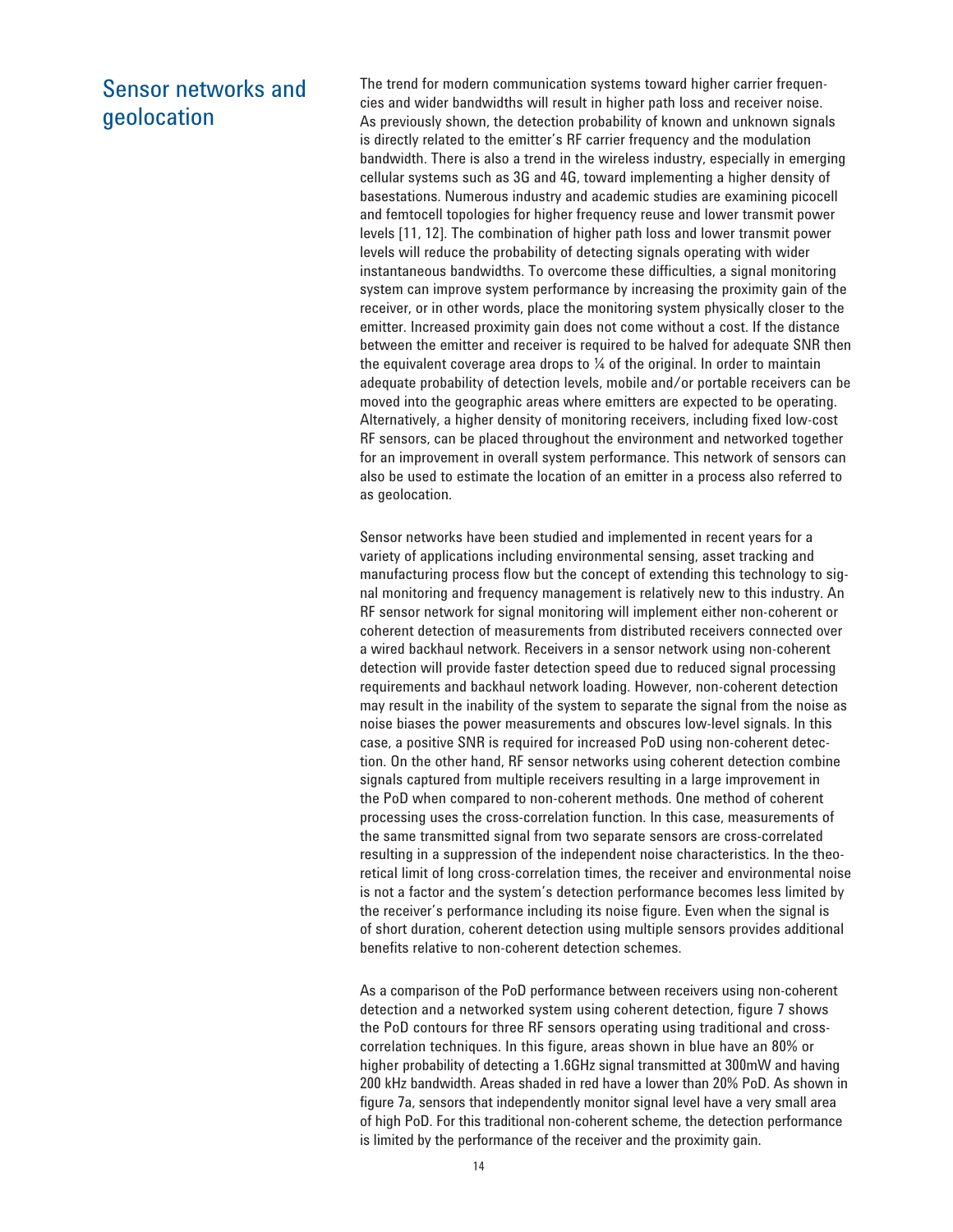*Sensor networks and delocation (continued)*

Alternatively, figure 7b shows the PoD performance for the same sensors using the same measurements but now coherently combined. As shown in the figure, the areas of high PoD are greatly improved when compared to those using the traditional methods. The sensor network approach to signal detection allows lower-cost receivers, or RF sensors, with "just enough" performance while providing a scalable system that is remotely managed.

Another benefit to the RF sensor approach is the potential for geolocation of emitters in the surrounding environment. Finding the location of indoor and/ or outdoor wireless transmitters has many applications including search and rescue, tracking high-valued equipment and finding illegal or interfering transmitters to name just a few. Many different technologies have been developed to locate wireless emitters including received signal strength (RSS), angle of arrival (AOA), time of arrival (TOA) and time difference of arrival (TDOA). Most of these approaches require measurements to be taken from three or more separate locations. Whether the measurements involve power level, time of flight or some other parameter, or combinations of these, the emitter's geolocation is typically determined by mathematical triangulation of the received signals. Coherent processing of signals measured using an RF sensor network is ideally suited for geolocation. For this application, the cross-correlation properties previously discussed also yields the time difference of arrival between pairs of sensors. Having the TDOA between three or more pairs of RF sensors can be used to triangulate the location of an unknown emitter in relation to the sensors locations. For example, figure 8 shows the measured cross-correlations between two pairs of sensors. In this figure, the cross correlation between measurements taken from sensor 1 and sensor 2 is shown in blue, and the cross-correlation between sensors 2 and 3 is shown in yellow. The correlation between sensors 1 and 3 is not shown but required for determining emitter location. The peak in the cross-correlation corresponds to the relative timing between the signals measured at that associated receiver pair. All correlation measurements in this figure are coming from a single emitter transmitting a broadband CDMA signal. An estimate of the emitter's location is calculated using the timing differences between the peaks in the cross-correlation responses. In this example, the time difference, ∆t, between the correlation peaks of 1-2 and 2-3 is approximately 10 microseconds. Using the time differences between the peaks for 1-2/1-3 and 2-3/1-3 sensor pairs, the location of the emitter can be triangulated. It should be understood that using additional sensors can greatly improve the geolocation accuracy especially in high multipath environments.

(a) Traditional non coherent dection (b) Sensor-based coherent detection

*Figure 7. Probability of detection using non-coherent and coherent detection schemes*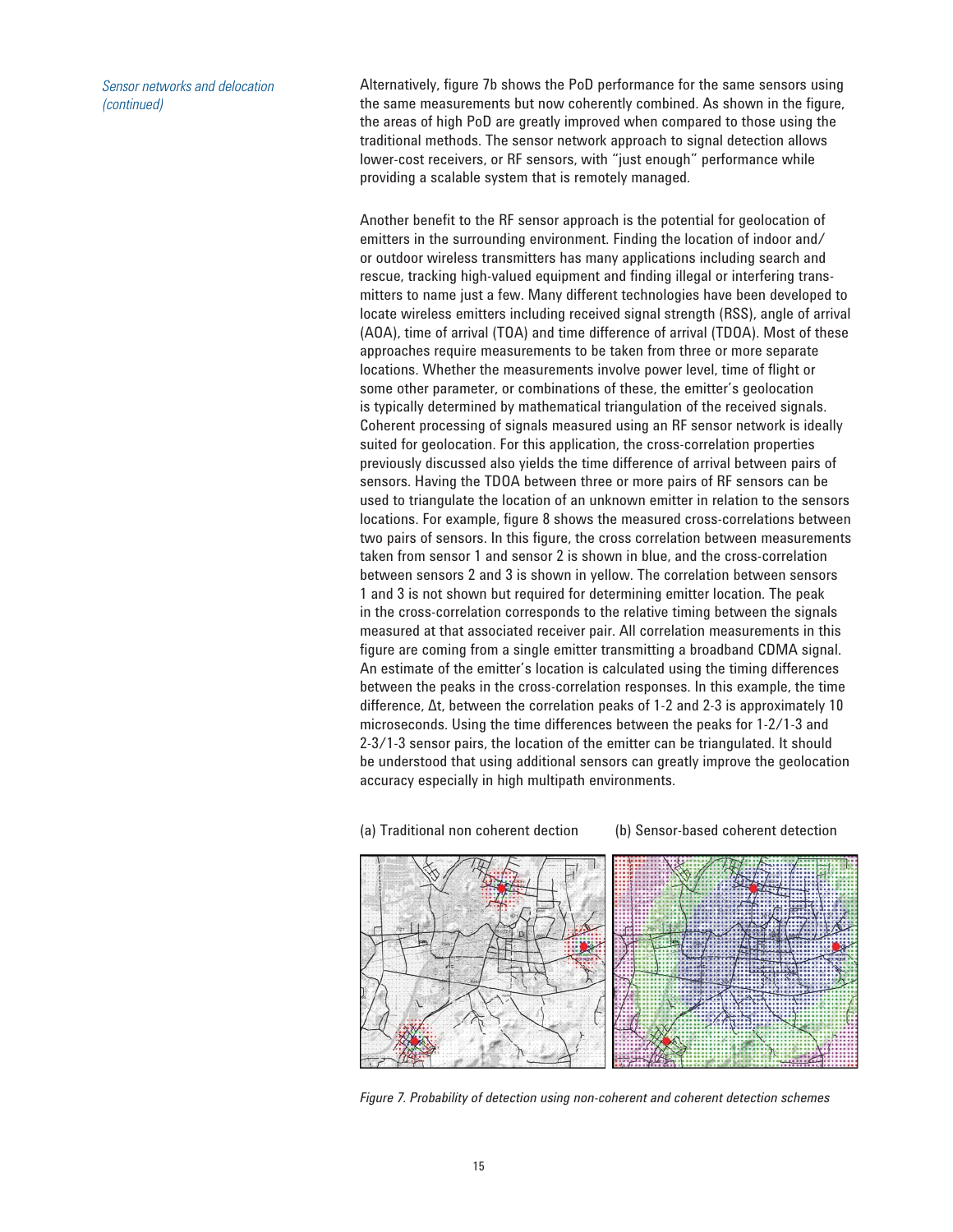*Sensor networks and delocation (continued)*



*Figure 8. Cross-correlation responses between multiple RF sensors*

Conclusion This application note has described the techniques, goals and trends in signal monitoring and frequency management of RF spectrum. New technologies based on distributed low-cost RF sensors have been shown to improve the detection capabilities of monitoring systems and a method for determining the geolocation of wireless emitters has been introduced.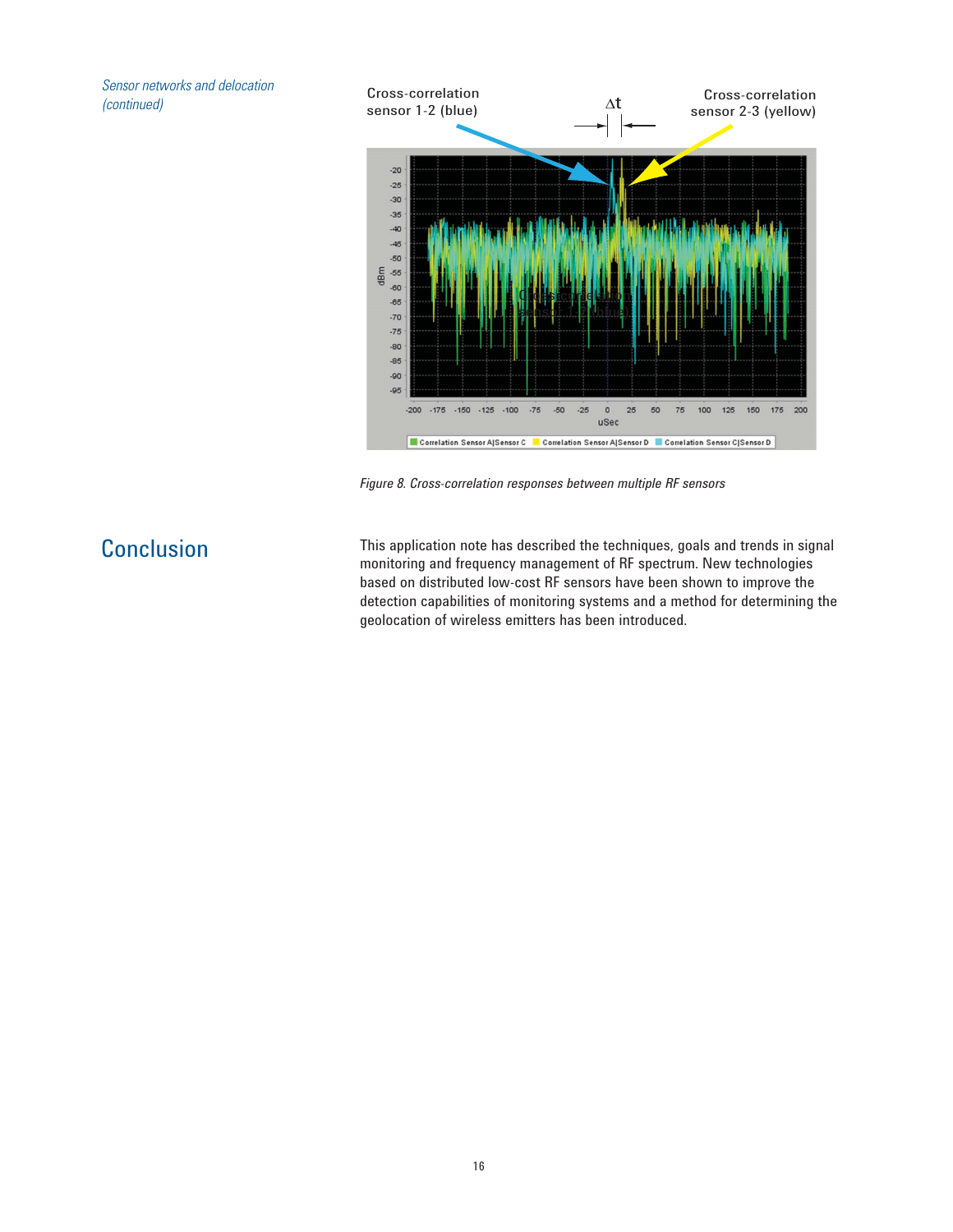References [1] E.D. Nanoun, V.G. Tsiafakis, E.S. Kapareliotis, A.I. Sotiriou, C.N. Capsalis, "Electromagnetic compatibility between GSM base station and EEG signal,"

> IEEE International Symposium on Microwave, Antenna, Propagation and EMC Technologies for Wireless Communications 2005, vol. 1, pp 535 – 538, Aug. 2005.

- [2] J.L. Silberberg, "Achieving medical device EMC: the role of regulations, standards, guidelines and publications," IEEE International Symposium on Electromagnetic Compatibility, 2001, vol. 2, pp. 1298 – 1303, Aug. 2001.
- [3] International Telecommunications Union Radiocommunication Sector (ITU-R), Supplement to Handbook on Spectrum Monitoring, 2008.
- [4] A.G. Kanatas, , N. Papadakis, P. Constantinou, "An empirical model for high elevation angle land-mobile satellite channels at urban environment," IEEE Communications Letters, vol., issue 4, pp 92-93, April 1998.
- [5] M. Albani, P. Focardi, A. Freni, S. Maci, "Pattern distortion for corrugat horns open-ended on a finite ground plane," IEEE Antennas and Propagation Society International Symposium, 1999, vol. 4, pp 2272-2275, July 1999.
- [6] Modern Antenna Design, Thomas A. Milligan, Wiley Interscience, 2nd edition, 2005.
- [7] K.H. Loso, W.T. Barnett, A. Vigants, F.G.; Inserra, J.R.; Brockel, "US Army tactical LOS radio propagation reliability," Proceedings of the Tactical Communications Conference, 1992. Vol. 1 Tactical Communications: Technology in Transition, pp 109-117, April 1992.
- [8] T.S. Seidel, S.Y. Rappaport, "Simulation of UHF indoor radio channels for open-plan building environments, IEEE 40th Vehicular Technology Conference, pp 597-602, May 1990.
- [9] H. Suzuki, "A Statistical Model for Urban Radio Propogation, H. Suzuki," IEEE Transactions on Communications, vol. 25, issue 7, pp 673-680, Jul. 1977.
- [10] Agilent Application Note "MIMO Channel Modeling and Emulation Test Challenges," lit. number 5989-8973EN, Oct. 2008.
- [11] C. Edwards, "The future is femto, " Engineering & Technology, vol.3, issue 15, pp 70-73, Sept. 2008.
- [12] D. Das, V. Ramaswamy, "On the Reverse Link Capacity of a CDMA Network of Femto-cells," IEEE Sarnoff Symposium, 2008, pp 1-5, April 2008.